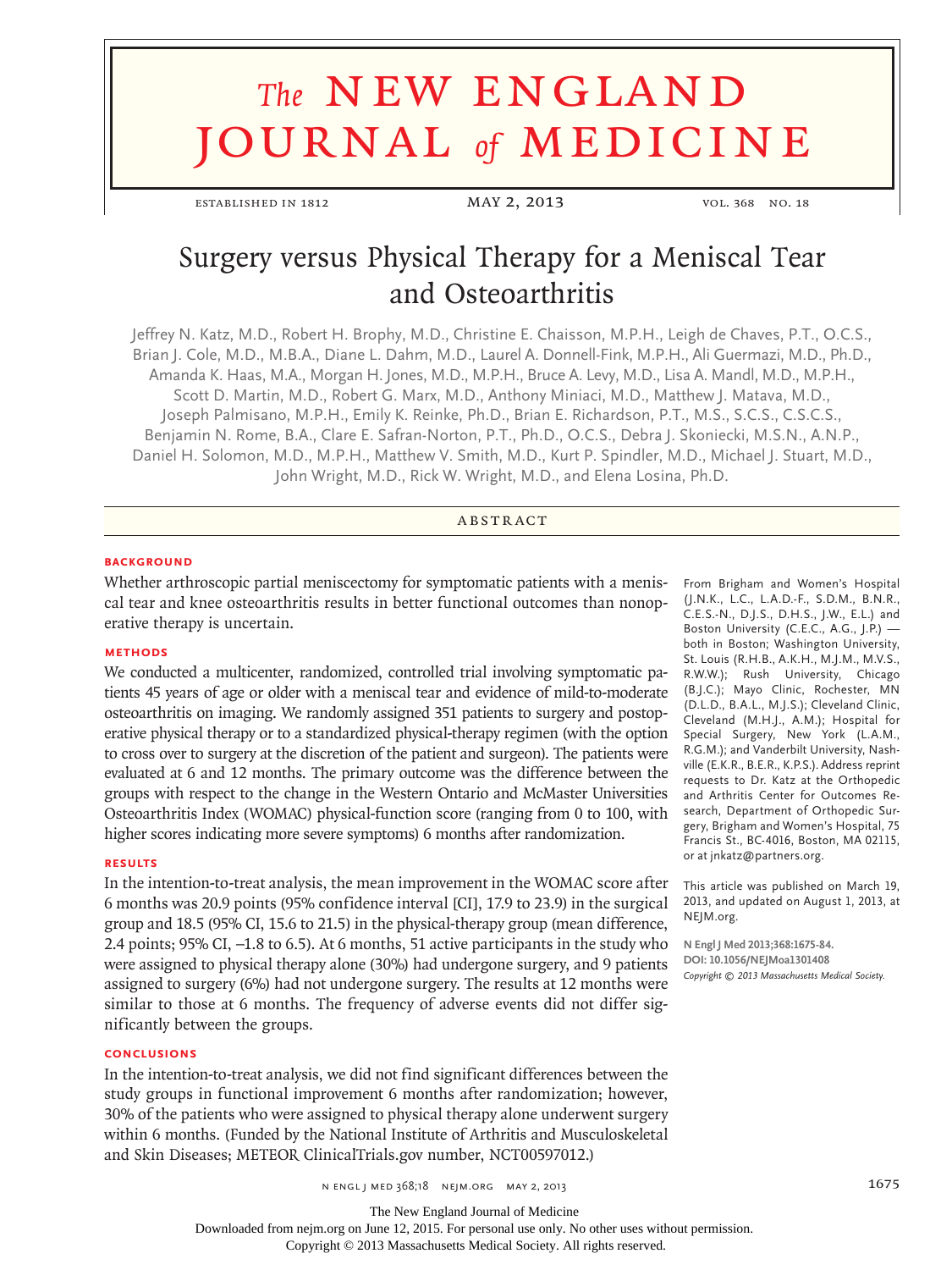STATE THE STATE CONFIDENTIC AND STATE OF STATE OF STATE SHOWS THE UNION STATE STATE STATE STATE STATE STATE STATE STATE STATE STATE STATE STATE STATE STATE STATE STATE STATE STATE STATE STATE STATE STATE STATE STATE STATE ymptomatic, radiographically confirmed osteoarthritis of the knee affects more than 9 million people in the United with imaging evidence of a meniscal tear observed in 35% of persons older than 50 years of age; two thirds of these tears are asymptomatic.<sup>2</sup> Meniscal damage is especially prevalent among persons with osteoarthritis<sup>3,4</sup> and is frequently treated surgically with arthroscopic partial meniscectomy. This procedure, in which the surgeon trims the torn meniscus back to a stable rim, is performed for a range of indications in more than 465,000 persons annually in the United States.<sup>5</sup>

The high prevalence of meniscal tears in patients with osteoarthritis of the knee and the observation that these lesions are often asymptomatic challenge the ability of clinicians to determine whether symptoms are caused by the tear, osteoarthritis, or both. Clinicians who suspect that the tear is symptomatic may refer the patient to a surgeon for arthroscopic partial meniscectomy. The role of arthroscopic surgery in patients with osteoarthritis has been studied in two randomized, controlled trials over the past decade. One trial<sup>6</sup> compared arthroscopic débridement and lavage with a sham surgical procedure, and the other<sup>7</sup> compared arthroscopic débridement with a nonoperative regimen. Neither trial showed a statistically significant or clinically important difference between the arthroscopic and nonoperative groups with respect to functional improvement or pain relief over a period of 24 months.<sup>6,7</sup>

These landmark trials established that arthroscopic treatment was not superior to the other interventions in the treatment of knee osteoarthritis, but they did not focus on management of a symptomatic meniscal tear, which is a frequent indication for knee arthroscopy in patients with osteoarthritis of the knee. The efficacy of arthroscopic partial meniscectomy in symptomatic patients with a meniscal tear and osteoarthritis has been evaluated, to our knowledge, in only one randomized, controlled trial, which was a single-center study involving 90 patients.8,9 This study did not show a significant difference in pain relief or functional status between arthroscopic partial meniscectomy plus a physical-therapy regimen and physical therapy alone. Given the frequency and cost of arthroscopic partial meniscectomy and the paucity of data,

we designed the Meniscal Tear in Osteoarthritis Research (METEOR) trial to assess the efficacy of arthroscopic partial meniscectomy as compared with a standardized physical-therapy regimen for symptomatic patients with a meniscal tear and concomitant mild-to-moderate osteoarthritis.

# METHODS

#### **Study Design and Oversight**

This randomized, controlled trial was conducted in seven U.S. tertiary referral centers. Details of the trial design and conduct have been published elsewhere.10 The study was approved by the Partners HealthCare Human Research Committee and overseen by a data and safety monitoring board assembled by the National Institute of Arthritis and Musculoskeletal and Skin Diseases. There was no commercial sponsorship of this trial. The first and last authors vouch for the accuracy of the reported data and analyses and the adherence of the study to the protocol; the protocol and the statistical analysis plan are available with the full text of this article at NEJM.org.

#### **Enrollment and Randomization**

We enrolled symptomatic patients 45 years of age or older with a meniscal tear as well as osteoarthritis detected on magnetic resonance imaging (MRI) or radiography. Since osteoarthritis-defining features can be seen on MRI before changes consistent with osteoarthritis can be detected on radiography, patients with normal findings on radiography and cartilage defects on MRI were eligible. We required that patients have at least one symptom that was consistent with a meniscal tear<sup>11</sup> that had persisted for at least 1 month despite pharmacologic treatment, physical therapy, or limitation of activity. Detailed entry and exclusion criteria (including specific symptoms that were consistent with a meniscal tear) are provided in Table 1 in the Supplementary Appendix, available at NEJM.org.

Research coordinators at each center reviewed outpatient schedules to identify patients who were potentially eligible to participate in the study. The surgeon assessed eligibility criteria and referred eligible patients to the research coordinator, who introduced the study using a standardized script. Surgeons and coordinators told patients randomly assigned to physical therapy alone that they would have the opportunity to cross over to

The New England Journal of Medicine

Downloaded from nejm.org on June 12, 2015. For personal use only. No other uses without permission.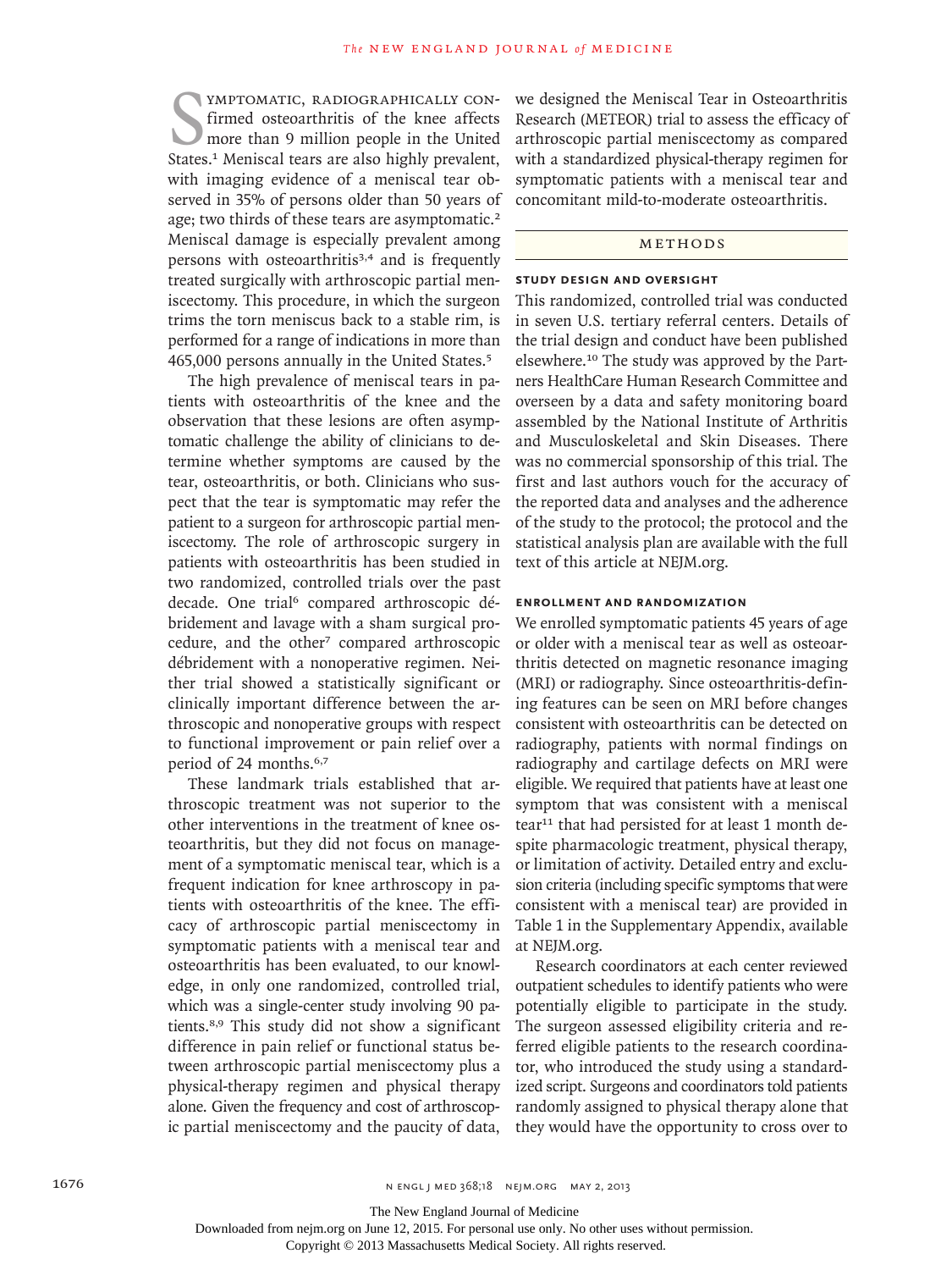arthroscopic partial meniscectomy over time if the patient and surgeon thought it was clinically indicated. Patients who wished to participate provided written informed consent and completed a baseline questionnaire.

Patients were then randomly assigned in a 1:1 ratio to a treatment group with the use of a secure program on the trial website. Randomization was conducted in blocks of varying size within each site, stratified according to sex and the extent of osteoarthritis on baseline radiography (either Kellgren–Lawrence grade 0 to 2 [no joint-space narrowing] or Kellgren–Lawrence grade 3 [≤50% joint-space narrowing]).

After randomization, the patient was informed about the treatment assignment; the surgeon was informed as part of the surgical booking process. Treatment was generally scheduled within 2 to 4 weeks after randomization.

# **Interventions**

Teams of surgeon investigators met in person on two occasions and regularly by telephone conference call throughout enrollment, as did teams of physical therapists. These teams developed standardized surgical and physical-therapy interventions that were implemented in all study centers. Standardization was developed further in telephone conference calls and meetings with the use of case examples. All surgeons were fellowshiptrained and performed at least 50 arthroscopic partial meniscectomies annually. Most of the therapists were board-certified.

## *Arthroscopic Partial Meniscectomy*

The protocol called for surgeons to perform an arthroscopic partial meniscectomy by trimming the damaged meniscus back to a stable rim. Surgeons removed loose fragments of cartilage and bone, but this procedure did not involve penetration of the subchondral bone. Preoperative antibiotics were used routinely. Postoperatively, patients were allowed to bear weight as they were able. Bracing was not used. Patients were referred to a physical therapist for a postoperative standardized physical-therapy program with the use of the same protocol as that used in the physicaltherapy group, described below.

# *Physical Therapy*

The physical-therapy protocol was developed by a team of experienced physical therapists. The pro-

tocol was based on literature supporting the effectiveness of land-based, individualized physical therapy with progressive home exercise for patients with knee osteoarthritis.10,12,13 The threestage structured program was designed to address inflammation, range of motion, concentric and eccentric muscle strength, muscle-length restrictions, aerobic conditioning (e.g., with the use of a bicycle, elliptical machine, or treadmill), functional mobility, and proprioception and balance. Details of the physical-therapy program are described in Table 2 in the Supplementary Appendix. Criteria for advancing from stage I to II and from stage II to III included the level of selfreported pain, observed strength, range of knee motion, knee effusion, and functional mobility. At each stage, it was recommended that the patient attend physical-therapy sessions once or twice weekly and perform exercises at home. Patients progressed at their own pace; the duration of participation varied depending on the pace of improvement. Generally, the program lasted about 6 weeks.

In both the arthroscopic-partial-meniscectomy and physical-therapy groups, patients were permitted to receive acetaminophen and nonsteroidal antiinflammatory agents as needed. Intraarticular injections of glucocorticoids were permitted over the course of the trial.

# **Outcomes**

The primary outcome was the difference between the study groups with respect to the change in the score on the physical-function scale of the Western Ontario and McMaster Universities Osteoarthritis Index (WOMAC)<sup>14</sup> from baseline to 6 months after randomization. WOMAC scores range from 0 to 100, with higher scores indicating worse physical function. The original statistical-analysis plan referred to the primary outcome as the WOMAC function score at 6 months, with adjustment for the baseline score. However, since the change in the WOMAC physical-function score is a standard outcome in assessing interventions for knee osteoarthritis and is more easily interpreted than the raw score at 6 months adjusted for the baseline score, we revised the primary outcome before analyzing the trial data. We specified 6 months as the time for assessment of the primary outcome because the clinical response to treatment is apparent by this time. We added a 12-month assessment to determine whether the response was stable.

The New England Journal of Medicine

Downloaded from nejm.org on June 12, 2015. For personal use only. No other uses without permission.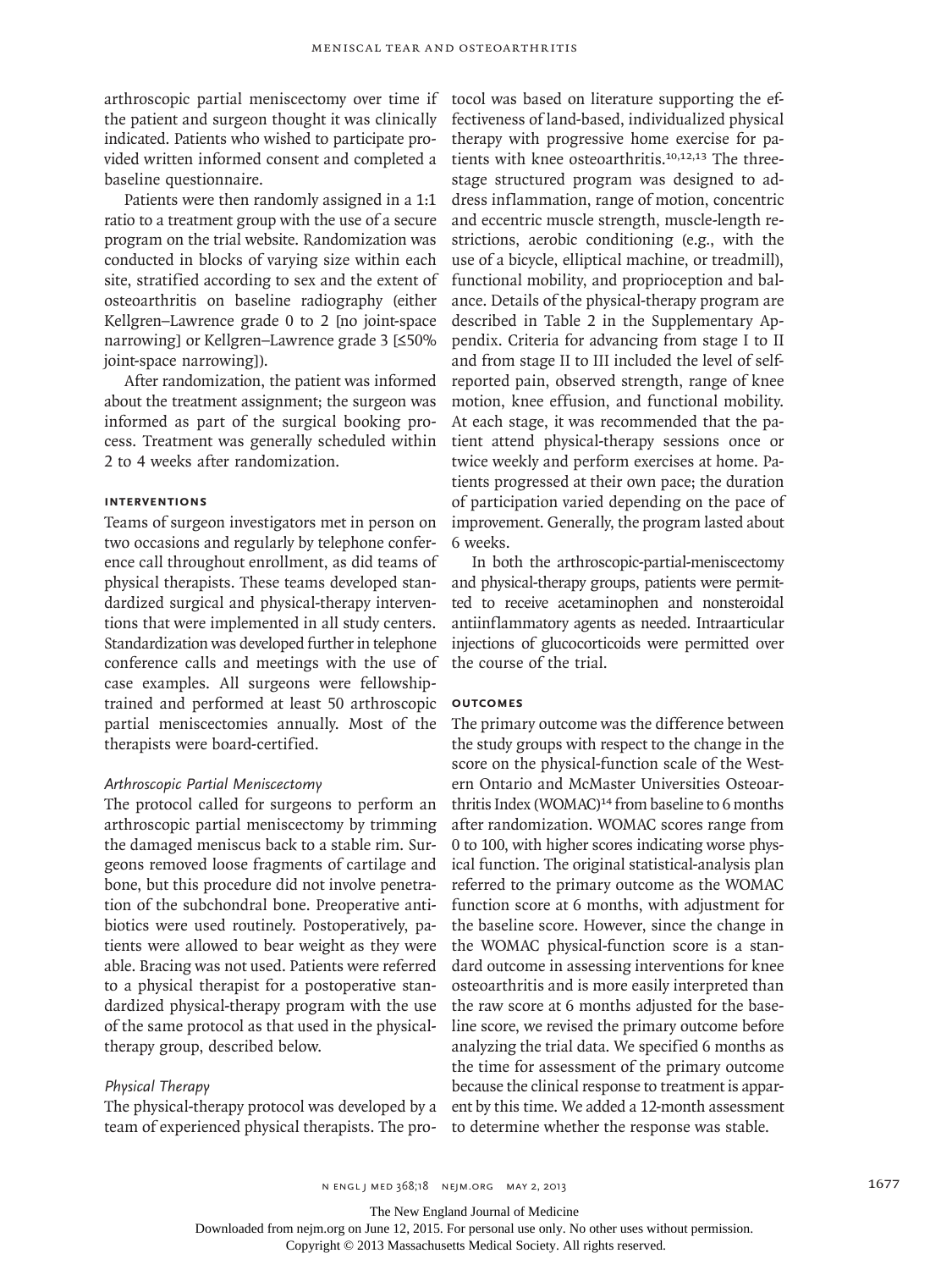

#### **Figure 1. Trial Enrollment and Follow-up.**

APM denotes arthroscopic partial meniscectomy, MRI magnetic resonance imaging, PT physical therapy, and TKR total knee replacement.

> Secondary outcomes were the pain score on the Knee Injury and Osteoarthritis Outcome Scale (KOOS), which has been used frequently in stud-

**SIZE**

ies involving patients with a meniscal tear,<sup>15,16</sup> and the score on the physical-activity scale of the Medical Outcomes Study 36-Item Short-Form Health Survey (SF-36). Scores on both scales range from 0 to 100, with higher KOOS scores indicating more severe pain and higher SF-36 scores indicating greater physical activity.17 We also considered a binary outcome that was defined as improvement in the WOMAC physical-function score of at least 8 points (a clinically relevant difference specified a priori $10,18,19)$  without crossover to the other study group.

#### **Assessments**

Questionnaires were administered at baseline and 3, 6, and 12 months after randomization. The primary outcome was assessed at 6 months, with the 3-month and 12-month assessments used to capture the trajectory and stability of the treatment response. Site coordinators contacted the participants by telephone every other week for the first 3 months after randomization and quarterly thereafter to ascertain adverse events and compliance with physical therapy. Surgeons, patients, and research staff were aware of the treatment assignments.

Radiographs of the weight-bearing knee were assessed at each study site by the participating surgeon on the basis of the Kellgren–Lawrence grade20 and were then reassessed centrally (also on the basis of the Kellgren–Lawrence grade) $^{21}$  by a musculoskeletal radiologist. The concordance between these readings was 71.8%. Readings performed at the clinical site were used for assessing eligibility and randomization strata, whereas central readings were used in the analysis. Analyses performed with readings at the clinical site did not materially differ from those performed with central readings.

# **Statistical Analysis**

The primary analysis was implemented with an analysis of covariance with changes in the WOMAC physical-function score from baseline to 6 months as the dependent variable, treatment as the independent variable of interest, and study site as a covariate. Other covariates, such as age, sex, and baseline Kellgren–Lawrence grade, were balanced across groups and were therefore not included in the analysis. The primary analysis used a modified intention-to-treat approach in which patients who did not withdraw from the

The New England Journal of Medicine

Downloaded from nejm.org on June 12, 2015. For personal use only. No other uses without permission.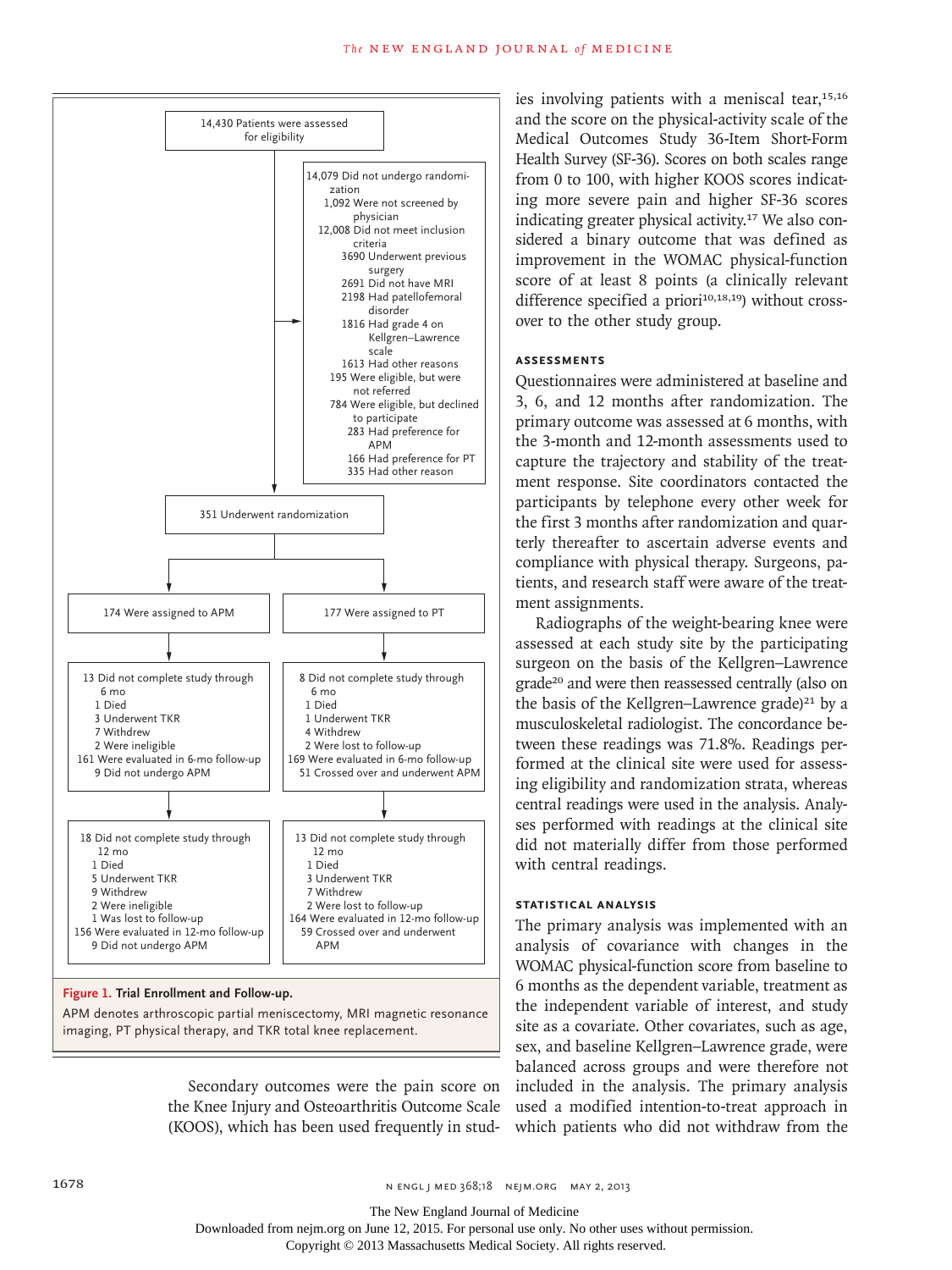study were evaluated in the group to which they were randomly assigned. We performed three secondary analyses: an analogous intention-to-treat analysis of covariance with the use of either the KOOS pain score or the SF-36 physical-activity score as the dependent variables and a logistic regression, with adjustment for the study site, which used the binary outcome defined above. We prespecified one subgroup analysis based on the baseline radiographic grade (Kellgren–Lawrence grade 0 to 2 vs. Kellgren–Lawrence grade 3).10,22 Additional analyses with adjustment for uncertainty due to missing data are described in the Supplementary Appendix.<sup>23</sup>

We powered the study to detect a 10-point difference in the WOMAC physical-function score between the arthroscopic-partial-meniscectomy and physical-therapy groups. This was the difference we noted in observational pilot data, and it is close to the minimal clinically important difference in the WOMAC physical-function score among patients with osteoarthritis.<sup>18,19</sup> On the basis of a type I error rate of 5% and a power of 80%, and taking into account potential losses to follow-up and crossovers from the assigned group to the other group before the assessment of the primary outcome, we set the target sample size at 340 patients.

#### **RESULTS**

# **Characteristics of the Study Population**

From June 2008 through August 2011, a total of 14,430 patients were screened in seven study centers, of whom 1330 (9.2%) were eligible. Of these patients, 351 (26.4%) were enrolled and randomly assigned to a treatment group (Fig. 1). The two groups were similar with respect to age, sex, race or ethnic group, baseline Kellgren–Lawrence grade of radiographic severity, and baseline WOMAC physical-function score (Table 1).

# **Outcomes**

In the intention-to-treat analysis that was adjusted for the study site, the mean improvement in the WOMAC physical-function score from baseline to 6 months was 20.9 points in the group randomly assigned to arthroscopic partial meniscectomy, as compared with 18.5 points in the physical-therapy group (between-group difference, 2.4 points; 95% confidence interval [CI], −1.8 to 6.5) (Table 2 and Fig. 2A). Results of the important or statistically significant difference

| Table 1. Baseline Characteristics of the Patients.* |                                                     |                                        |  |  |
|-----------------------------------------------------|-----------------------------------------------------|----------------------------------------|--|--|
| Characteristic                                      | Arthroscopic Partial<br>Meniscectomy<br>$(N = 161)$ | <b>Physical Therapy</b><br>$(N = 169)$ |  |  |
| Mean $age - yr$                                     | $59.0 + 7.9$                                        | $57.8 \pm 6.8$                         |  |  |
| $Sex - no.$ (%)                                     |                                                     |                                        |  |  |
| Male                                                | 71(44.1)                                            | 72(42.6)                               |  |  |
| Female                                              | 90 (55.9)                                           | 97 (57.4)                              |  |  |
| Race or ethnic group - no. (%) $\dagger$            |                                                     |                                        |  |  |
| White                                               | 138 (85.7)                                          | 142 (84.0)                             |  |  |
| <b>Black</b>                                        | 15(9.3)                                             | 17(10.1)                               |  |  |
| Hispanic                                            | 2(1.2)                                              | 5(3.0)                                 |  |  |
| Other                                               | 6(3.7)                                              | 5(3.0)                                 |  |  |
| Index knee - no. (%)                                |                                                     |                                        |  |  |
| Right                                               | 70 (43.5)                                           | 68 (40.2)                              |  |  |
| Left                                                | 91 (56.5)                                           | 101 (59.8)                             |  |  |
| Mean body-mass index                                | $30.0 + 6.1$                                        | $30.0 + 6.1$                           |  |  |
| WOMAC physical-function score:                      | $37.1 \pm 17.9$                                     | $37.5 \pm 18.3$                        |  |  |
| KOOS pain score                                     | $46.0 \pm 15.5$                                     | $47.2 \pm 16.4$                        |  |  |
| Mental Health Index 5 score                         | $74.8 + 12.9$                                       | $74.0 \pm 13.9$                        |  |  |
| SF-36 physical-activity score                       | $44.3 \pm 23.7$                                     | $43.3 \pm 23.3$                        |  |  |
| Kellgren-Lawrence grade - no. (%)**                 |                                                     |                                        |  |  |
| $\mathbf{0}$                                        | 34(21.1)                                            | 36(21.3)                               |  |  |
| 1                                                   | 26(16.1)                                            | 35 (20.7)                              |  |  |
| $\overline{2}$                                      | 37(23.0)                                            | 39(23.1)                               |  |  |
| 3                                                   | 45 (28.0)                                           | 39 (23.1)                              |  |  |

Plus–minus values are means  $\pm$ SD. There were no significant differences between the groups. Percentages may not sum to 100 because of rounding. The body-mass index is the weight in kilograms divided by the square of the height in meters.

- Race and ethnic group were self-reported.
- Scores on the physical-function subscale of the Western Ontario and McMaster Universities Osteoarthritis Index (WOMAC) range from 0 to 100, with higher scores indicating more limitation of physical function.

Scores on the pain scale of the Knee Injury and Osteoarthritis Outcome Scale (KOOS) range from 0 to 100, with higher scores indicating more pain.

- Scores on the Mental Health Index 5 range from 0 to 100, with higher scores indicating better mental health.
- Scores on the physical-activity scale of the Medical Outcomes Study 36-Item Short-Form Health Survey (SF-36) range from 0 to 100, with higher scores indicating greater physical activity.
- \*\* A Kellgren–Lawrence grade of 0 (no osteophytes or joint-space narrowing) indicates no osteoarthritis, a grade of 1 (questionable osteophyte) indicates possible osteoarthritis; a grade of 2 (definite osteophyte, no joint-space narrowing) indicates mild osteoarthritis, a grade of 3 (≤50% joint-space narrowing) indicates moderate osteoarthritis, and a grade of 4 (>50% jointspace narrowing) indicates severe osteoarthritis. In 11.8% of patients, Kellgren–Lawrence grades were not assessed centrally.

analysis (as originally specified) of the 6-month WOMAC physical-function score, adjusted for the baseline score, likewise did not show a clinically

n engl j med 368;18 nejm.org may 2, 2013 1679

The New England Journal of Medicine

Downloaded from nejm.org on June 12, 2015. For personal use only. No other uses without permission.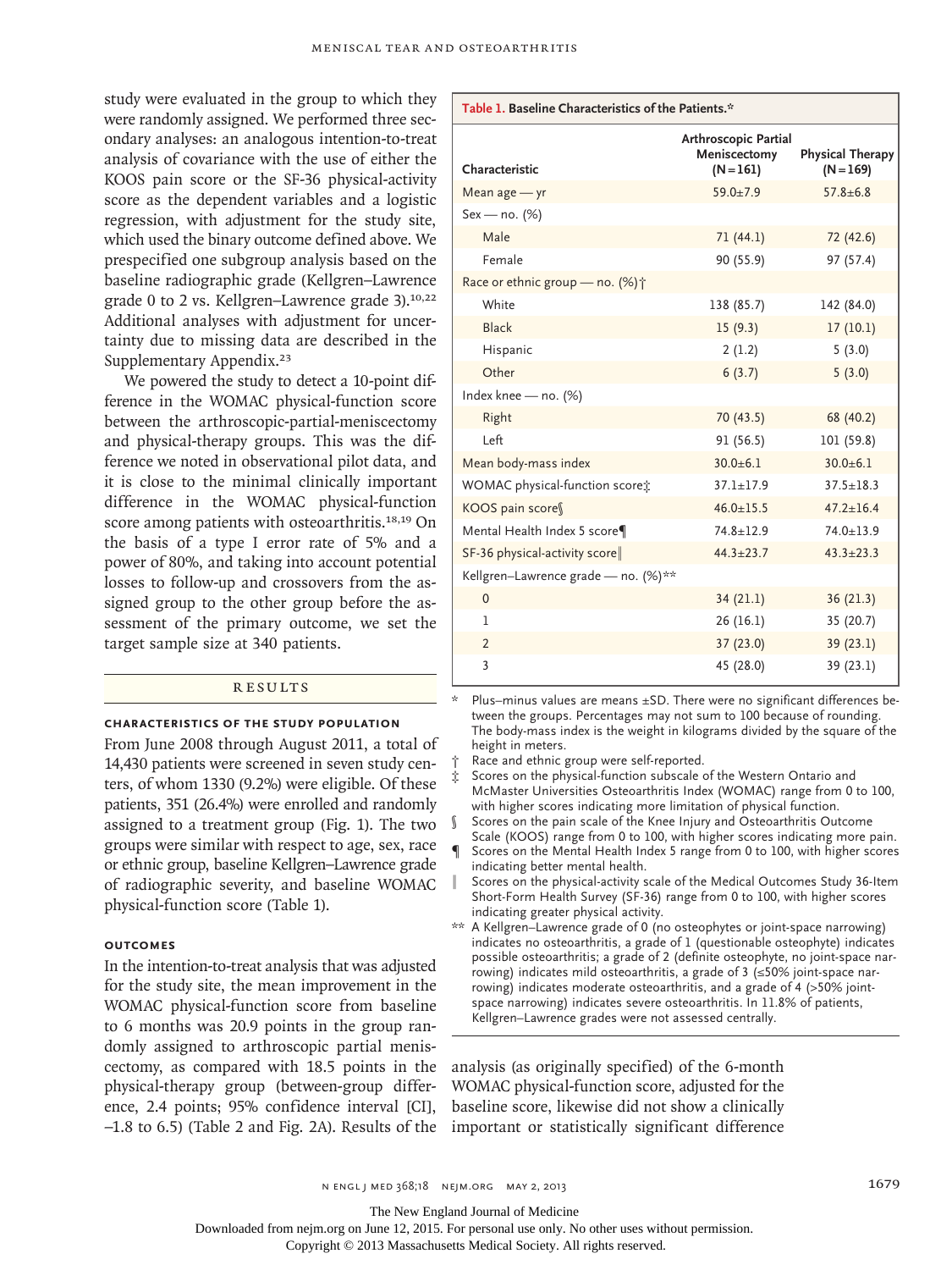| Trial.*<br>Table 2. Primary and Secondary Outcomes of the                                                                                                                                                                                                                                                                                                                                                                                              |                                                     |                                                                           |                                      |                     |                                                                       |
|--------------------------------------------------------------------------------------------------------------------------------------------------------------------------------------------------------------------------------------------------------------------------------------------------------------------------------------------------------------------------------------------------------------------------------------------------------|-----------------------------------------------------|---------------------------------------------------------------------------|--------------------------------------|---------------------|-----------------------------------------------------------------------|
| Outcome                                                                                                                                                                                                                                                                                                                                                                                                                                                | Arthroscopic Partial<br>Meniscectomy<br>$(N = 161)$ | Physical Therapy<br>$(N = 169)$                                           | Improvement from Baseline            |                     | Between-Group<br><b>From Baseline</b><br>Improvement<br>Difference in |
|                                                                                                                                                                                                                                                                                                                                                                                                                                                        |                                                     |                                                                           | Arthroscopic Partial<br>Meniscectomy | Physical Therapy    |                                                                       |
| 6 Months                                                                                                                                                                                                                                                                                                                                                                                                                                               |                                                     |                                                                           |                                      |                     |                                                                       |
| WOMAC physical-function score — mean (95% CI)                                                                                                                                                                                                                                                                                                                                                                                                          | 14.7 (12.0 to 17.5)                                 | 19.0 (16.3 to 21.7)                                                       | 20.9 (17.9 to 23.9)                  | 18.5 (15.6 to 21.5) | $2.4$ (-1.8 to 6.5) $\uparrow$                                        |
| KOOS pain score — mean (95% CI)                                                                                                                                                                                                                                                                                                                                                                                                                        | 21.1 (18.3 to 23.9)                                 | 25.2 (22.4 to 28.0)                                                       | 24.2 (21.3 to 27.1)                  | 21.3 (18.4 to 24.2) | $2.9$ (-1.2 to 7.0)                                                   |
| SF-36 physical-activity score — mean (95% CI)                                                                                                                                                                                                                                                                                                                                                                                                          | 69.2 (65.2 to 73.2)                                 | 66.1 (62.1 to 70.1)                                                       | 24.2 (20.3 to 28.0)                  | 23.1 (19.2 to 27.0) | $1.1 (-4.4 to 6.6)$                                                   |
| Treatment success - no. (%) #                                                                                                                                                                                                                                                                                                                                                                                                                          | 108 (67)                                            | 74 (44)                                                                   |                                      |                     |                                                                       |
| Treatment failure - no. (%)                                                                                                                                                                                                                                                                                                                                                                                                                            | 40 (25)                                             | 82 (49)                                                                   |                                      |                     |                                                                       |
| WOMAC physical-function score improvement <8 points<br>and no crossover — no./total no. (%)                                                                                                                                                                                                                                                                                                                                                            | 32/40 (80)                                          | 31/82 (38)                                                                |                                      |                     |                                                                       |
| Crossover within 6 mo — no./total no. (%)§                                                                                                                                                                                                                                                                                                                                                                                                             | 8/40 (20)                                           | 51/82 (62)                                                                |                                      |                     |                                                                       |
| Data missing - no. (%)                                                                                                                                                                                                                                                                                                                                                                                                                                 | 13(8)                                               | 13 (8)                                                                    |                                      |                     |                                                                       |
| 12 Months — mean (95% CI)                                                                                                                                                                                                                                                                                                                                                                                                                              |                                                     |                                                                           |                                      |                     |                                                                       |
| WOMAC physical-function score                                                                                                                                                                                                                                                                                                                                                                                                                          | 13.7 (11.2 to 16.2)                                 | 14.5 (12.0 to 16.9)                                                       | 23.5 (20.5 to 26.5)                  | 22.8 (19.8 to 25.8) | $0.7 (-3.5 to 4.9)$                                                   |
| KOOS pain score                                                                                                                                                                                                                                                                                                                                                                                                                                        | 19.1 (16.4 to 21.9)                                 | 19.3 (16.6 to 22.0)                                                       | 26.8 (23.7 to 30.0)                  | 27.3 (24.1 to 30.4) | $-0.4 (-4.8 \text{ to } 4.0)$                                         |
| SF-36 physical-activity score                                                                                                                                                                                                                                                                                                                                                                                                                          | 69.0 (64.6 to 73.4)                                 | 71.4 (67.0 to 75.7)                                                       | 25.0 (20.9 to 29.1)                  | 28.1 (24.0 to 32.1) | $-3.0$ $(-8.8$ to 2.7)                                                |
| * Between-group differences may not equal the differences in change from baseline between the partial-meniscectomy and physical-therapy groups because of rounding. CI denotes con-<br>Eight patients in the partial-meniscectomy group crossed over to surgery within 6 months, and 1 crossed over after 6 months.<br>¡This between-group difference was the primary outcome.<br># Treatment success indicates an improvement in<br>fidence interval. |                                                     | the WOMAC physical-function score of 8 points or more, with no crossover. |                                      |                     |                                                                       |

1680 n engl j med 368;18 nejm.org may 2, 2013

The New England Journal of Medicine

Downloaded from nejm.org on June 12, 2015. For personal use only. No other uses without permission.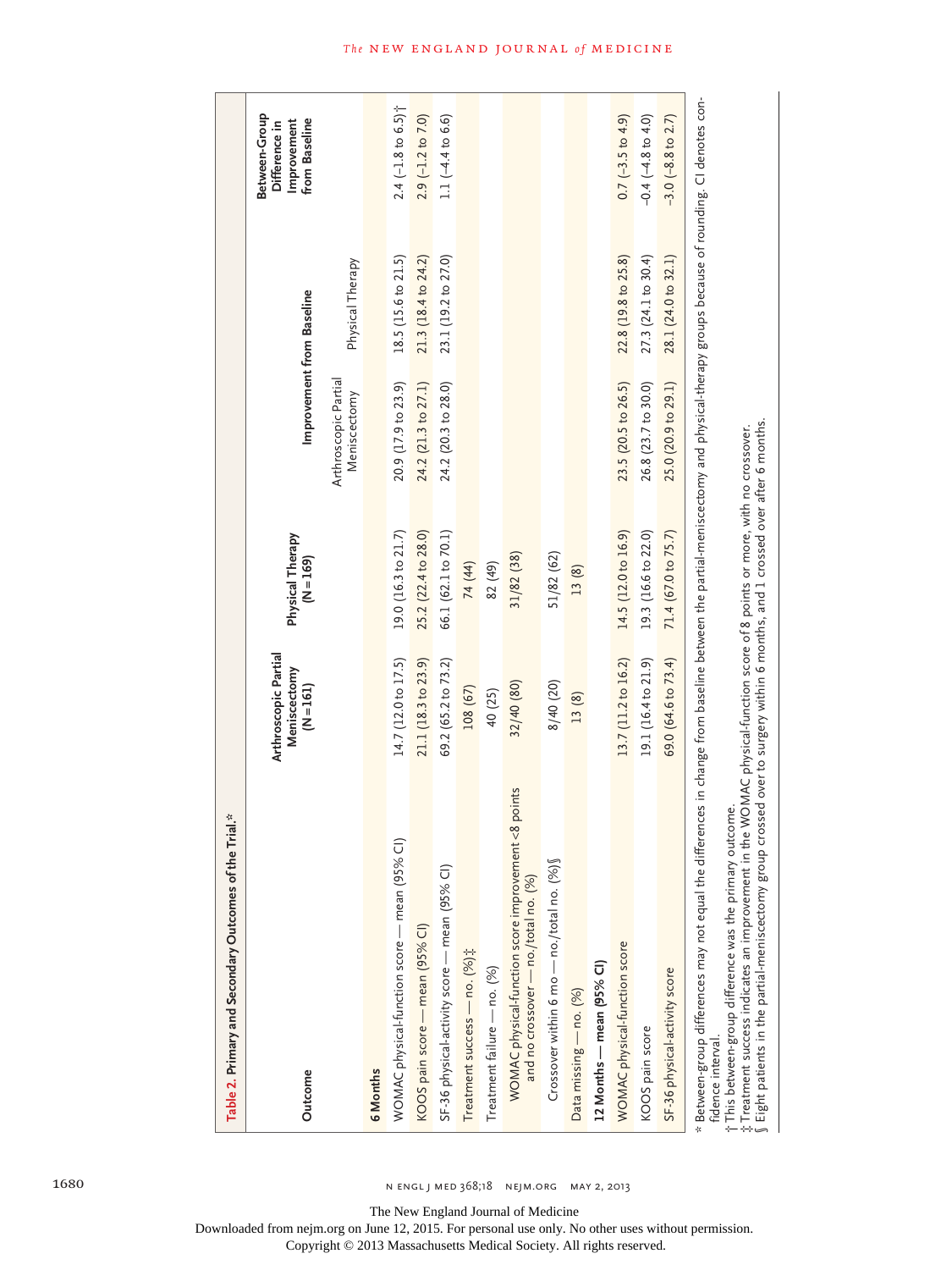**Figure 2. Scores on the WOMAC Physical-Function Scale and KOOS Pain Scale over the 12-Month Followup Period.**

Panel A shows the scores on the physical-function scale of the Western Ontario and McMaster Universities Osteoarthritis Index (WOMAC), and Panel B shows the scores on the pain scale of the Knee Injury and Osteoarthritis Outcome Scale (KOOS); scores on both scales range from 0 to 100, with higher scores indicating more severe symptoms. I bars indicate 95% confidence intervals. Panel C shows WOMAC physical-function scores in the APM group and in the PT group according to crossover status. The asterisk indicates that nine patients assigned to APM did not undergo surgery.

between groups (difference, 3.4 points; 95% CI, −0.04 to 6.8). In the intention-to-treat analysis of the KOOS pain score, the mean decreases (i.e., improvements) from baseline to 6 months were 24.2 points in patients assigned to arthroscopic partial meniscectomy versus 21.3 points in those assigned to physical therapy alone (betweengroup difference, 2.9 points; 95% CI, −1.2 to 7.0) (Table 2 and Fig. 2B). In intention-to-treat analyses of 12-month outcomes adjusted for study site, the two groups had similar changes from baseline in the WOMAC physical-function and KOOS pain scores (Table 2).

Among 330 active participants in the study, by 6 months of follow-up, 51 patients assigned to physical therapy alone (30.2%) had undergone arthroscopic partial meniscectomy, whereas 9 patients assigned to surgery (5.6%) had not undergone the procedure. An additional 8 active patients in the study (4.7%) who were assigned to the physical-therapy group crossed over to arthroscopic partial meniscectomy between 6 and 12 months. At 6 months, 67.1% of the patients assigned to arthroscopic partial meniscectomy had an improvement of at least 8 points in the WOMAC physical-function score and had not crossed over to the other study treatment, as compared with 43.8% of patients assigned to the physical-therapy group  $(P=0.001)$ . Patients in the physical-therapy group who crossed over and underwent arthroscopic partial meniscectomy during the first 6 months had WOMAC physicalfunction scores at 12 months that were similar to those of patients assigned to the arthroscopicpartial-meniscectomy group (Fig. 2C). The proportion of patients who crossed over from physical therapy to arthroscopic partial meniscectomy ranged from 0.0 to 59.5% across study centers. In



n engl j med 368;18 nejm.org may 2, 2013 1681

The New England Journal of Medicine

Downloaded from nejm.org on June 12, 2015. For personal use only. No other uses without permission.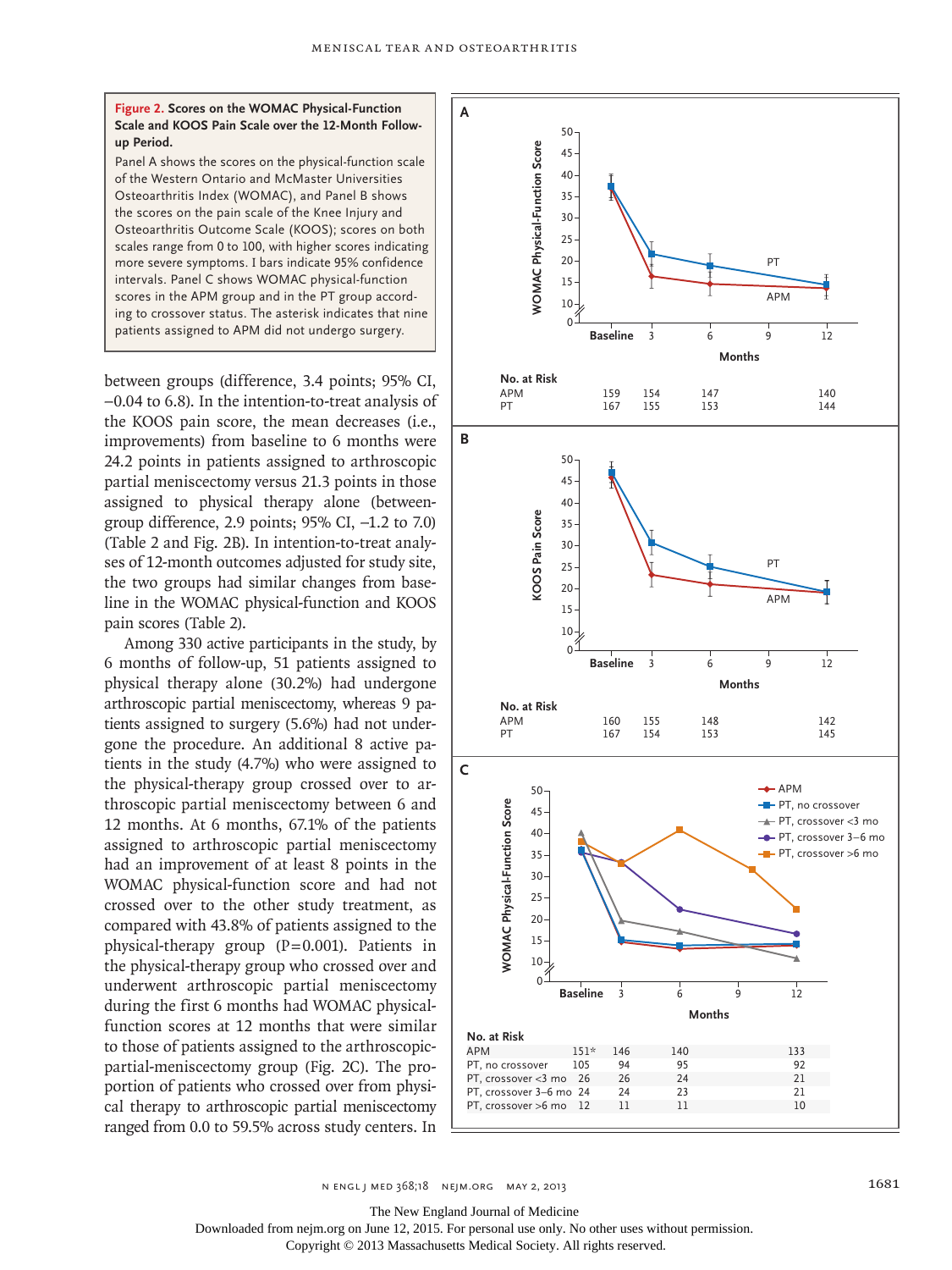| Table 3. Adverse Events at 12 Months in All Patients Assigned to Treatment. |                                                     |                                        |  |  |
|-----------------------------------------------------------------------------|-----------------------------------------------------|----------------------------------------|--|--|
| Event                                                                       | Arthroscopic Partial<br>Meniscectomy<br>$(N = 174)$ | <b>Physical Therapy</b><br>$(N = 177)$ |  |  |
|                                                                             | number of patients                                  |                                        |  |  |
| Serious adverse events                                                      |                                                     |                                        |  |  |
| Cardiovascular                                                              |                                                     |                                        |  |  |
| Pulmonary embolism (fatal)                                                  | 1                                                   | $\Omega$                               |  |  |
| Acute myocardial infarction                                                 | 1                                                   | 0                                      |  |  |
| Sudden death                                                                | $\mathbf{0}$                                        | 1                                      |  |  |
| Stroke                                                                      | 0                                                   | 1                                      |  |  |
| Hypoxemia                                                                   | 1                                                   | $\Omega$                               |  |  |
| Total                                                                       | 3                                                   | $\overline{2}$                         |  |  |
| Nonserious adverse events                                                   |                                                     |                                        |  |  |
| Musculoskeletal                                                             |                                                     |                                        |  |  |
| Pain from fall or other trauma                                              | $\overline{2}$                                      | $\overline{4}$                         |  |  |
| Tendonitis                                                                  | 3                                                   | $\mathbf 0$                            |  |  |
| Knee bursitis                                                               | $\mathbf{0}$                                        | 1                                      |  |  |
| Rupture of Baker's cyst                                                     | 1                                                   | 0                                      |  |  |
| Knee pain                                                                   | 1                                                   | 1                                      |  |  |
| Pain in the back, hip, or foot                                              | $\overline{2}$                                      | 4                                      |  |  |
| Cardiovascular                                                              |                                                     |                                        |  |  |
| Deep-vein thrombosis                                                        | 2                                                   | 0                                      |  |  |
| Syncope                                                                     | 1                                                   | $\Omega$                               |  |  |
| Atrial fibrillation                                                         | 0                                                   | 1                                      |  |  |
| Skin                                                                        | $\overline{2}$                                      | 1                                      |  |  |
| Other                                                                       | l                                                   | 1                                      |  |  |
| Total                                                                       | 15                                                  | 13                                     |  |  |

general, the patients assigned to receive physical therapy alone who crossed over to surgery did not have substantial improvement in functional status during the period from randomization until the time of crossover (Fig. 2C).

In the physical-therapy group, patients were scheduled for an average of 9.3 physical-therapy visits and attended an average of 8.4 visits (90.6%). In the arthroscopic-partial-meniscectomy group, patients were scheduled for an average of 7.4 visits and attended 6.9 visits (92.9%). In the physical-therapy group, 21 patients (12.4%) received intraarticular glucocorticoid injections, as did 9 patients (5.6%) in the arthroscopic-partialmeniscectomy group.

The between-group difference in functional improvement from baseline to 6 months did not differ significantly according to the Kellgren– Lawrence grade of radiographic severity  $(P=0.13)$ for interaction) (Table 3 in the Supplementary Appendix).

#### **Adverse Events**

There were no significant between-group differences in the frequencies of overall or specific adverse events. Over the 12-month period of followup, serious adverse events occurred in 3 participants assigned to arthroscopic partial meniscectomy and 2 participants assigned to physical therapy alone (including one death in each group); adverse events rated as mild or moderate in severity occurred in 15 participants in the arthroscopicpartial-meniscectomy group and 13 participants in the physical-therapy group (Table 3). Total knee replacement (coded not as an adverse event but rather as an indication for discontinuation from the study) was performed in 5 participants assigned to arthroscopic partial meniscectomy and 3 participants assigned to physical therapy alone (Fig. 1).

#### Discussion

In this seven-center randomized, controlled trial involving symptomatic patients 45 years of age or older with a meniscal tear and imaging evidence of mild-to-moderate knee osteoarthritis, there were no significant differences in the magnitude of improvement in functional status and pain after 6 and 12 months between patients assigned to arthroscopic partial meniscectomy with postoperative physical therapy and patients assigned to a standardized physical-therapy regimen. These results were achieved with a 30% rate of crossover to arthroscopic partial meniscectomy at 6 months. At 12 months, among 169 participants (not all of whom provided data at the 1-year evaluation), the rate of crossover to surgery was 35%.

In a prior small, single-center, randomized, controlled trial comparing arthroscopic partial meniscectomy with standardized physical therapy for symptomatic patients with a meniscal tear and knee osteoarthritis, the two groups had similar functional outcomes at 6 months, and the similarity between the groups persisted through 5 years of follow-up.8,9 To our knowledge, this is the first large, multicenter, randomized, controlled trial to examine the efficacy of arthroscopic partial meniscectomy as compared with a standardized physical-therapy regimen.

The New England Journal of Medicine

Downloaded from nejm.org on June 12, 2015. For personal use only. No other uses without permission.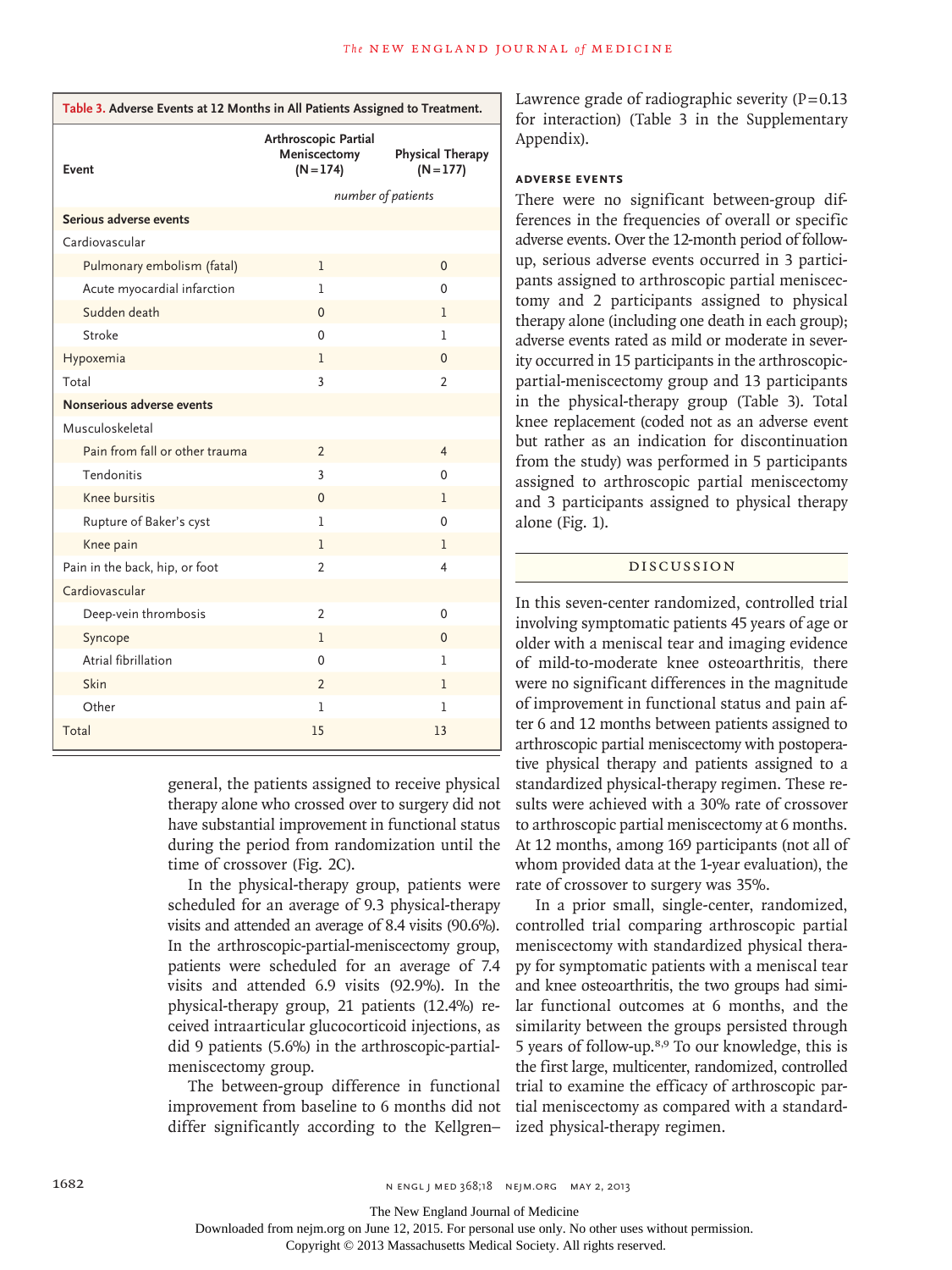Surgical randomized, controlled trials present methodologic challenges, including crossover from one group to the other.24,25 To account for crossovers, we defined an additional outcome a priori in which patients were deemed to have a successful treatment response if they had improvement of at least 8 points on the WOMAC physicalfunction scale (a clinically important difference) and they did not cross over from their assigned treatment. A total of 67% of patients assigned to arthroscopic partial meniscectomy met this threshold for success, as compared with 44% of patients treated with physical therapy alone. We acknowledge, however, that because the treatment assignments were not blinded, and because crossover could not occur in the arthroscopic-partial-meniscectomy group once the surgery had been performed, this secondary analysis was vulnerable to bias.

Several limitations of the study warrant discussion. First, because we enrolled only 26% of eligible patients, our findings must be generalized cautiously. The most frequent reason that patients declined enrollment was a strong preference for one treatment or the other. Since patients' preferences may be associated with treatment outcome, our trial may be vulnerable to selection bias. Participating surgeons may not have referred potentially eligible patients because they were uncomfortable randomly assigning these patients to treatment; this form of selective enrollment may also create bias.26 Second, because the trial was conducted in academic referral centers, the findings should be generalized carefully to community settings. Third, we did not formally assess the fidelity of the physical therapists or surgeons to the standard intervention protocols. Finally, our study was not blinded, since our investigative group did not consider a sham comparison group feasible.

These limitations notwithstanding, the results of our trial may help guide management in the care of patients with knee symptoms, a meniscal tear, and imaging evidence of osteoarthritis. Our findings suggest that both arthroscopic partial meniscectomy and referral to physical therapy with an opportunity to consider arthroscopic partial meniscectomy if substantial improvements are not achieved — are likely to result in considerable improvement in functional status and knee pain over a 6-to-12-month period. Given that improvements in functional status and pain at 6 months did not differ significantly between patients assigned to arthroscopic partial meniscectomy and those assigned to physical therapy alone and that 70% of the patients in the physical-therapy group did not undergo surgery, these data provide considerable reassurance regarding an initial nonoperative strategy. It is uncertain whether patients who undergo arthroscopic partial meniscectomy are at greater risk for progression of underlying osteoarthritis than patients treated nonoperatively.27-30 Longitudinal assessment of imaging studies in our trial is planned to address this question.

In summary, symptomatic patients with a meniscal tear and imaging evidence of mild-tomoderate osteoarthritis who were randomly assigned to arthroscopic partial meniscectomy with postoperative physical therapy had improvements in functional status and pain at 6 months that did not differ significantly from the improvements in patients randomly assigned to a standardized physical-therapy regimen alone. However, 30% of patients assigned to the physical-therapy group crossed over to surgery in the first 6 months. These findings should help inform decision making by patients and their physicians.

Supported by grants (R01AR055557, K24AR057827, and P60AR047782) from the National Institute of Arthritis and Musculoskeletal and Skin Diseases of the National Institutes of Health.

Dr. Brophy reports receiving fees for providing expert testimony on behalf of Genzyme on the use of Synvisc and grant support through his institution from the Orthopaedic Research and Education Foundation. Dr. Cole reports receiving consulting fees from Arthrex, Carticept, DJ Orthopedics, Genzyme, Johnson & Johnson, DePuy Orthopedics, Regentis, and Zimmer, lecture fees from Genzyme, fees for providing expert testimony for medical malpractice defense and third-party liability cases on personal injury and product liability, and royalties from Arthrex, DJ Orthopedics, Elsevier, and W.B. Saunders, holding equity in Carticept and Regentis, receiving grant support through his institution from Major League Baseball, Arthrex, Zimmer, Arthrosurface, Johnson & Johnson, and Medipost and fellowship support through his institution from DJ Orthopedics, Ossur, and Smith and Nephew. Dr. Guermazi reports receiving consulting fees from Merck Serono, Pfizer, and Genzyme, and holding stock in Boston Imaging Core Lab. Dr. Jones reports receiving consulting fees from Allergan and grant support through his institution from DJ Orthopedics, Stryker, Smith and Nephew, Breg, and Arthrex. Dr. Levy reports receiving consulting fees from Arthrex and royalties from VOT Solutions and Arthrex. Dr. Matava reports receiving consulting fees from ISTO Technologies, Schwartz Biomedical, and Ostesys, and grant support through his institution from Arthrex and Breg. Dr. Miniaci reports receiving consulting fees from Arthrosurface and Stryker and lecture fees, payment for the development of educational presentations, and travel support from Arthrosurface, holding stock in Arthrosurface, and receiving royalties from Arthrosurface for granted and pending patents regarding retrograde delivery of resurfacing devices, an articular surface implant and delivery system, and a system and method for a retrograde procedure and grant support through his institution from DJ

The New England Journal of Medicine

Downloaded from nejm.org on June 12, 2015. For personal use only. No other uses without permission.